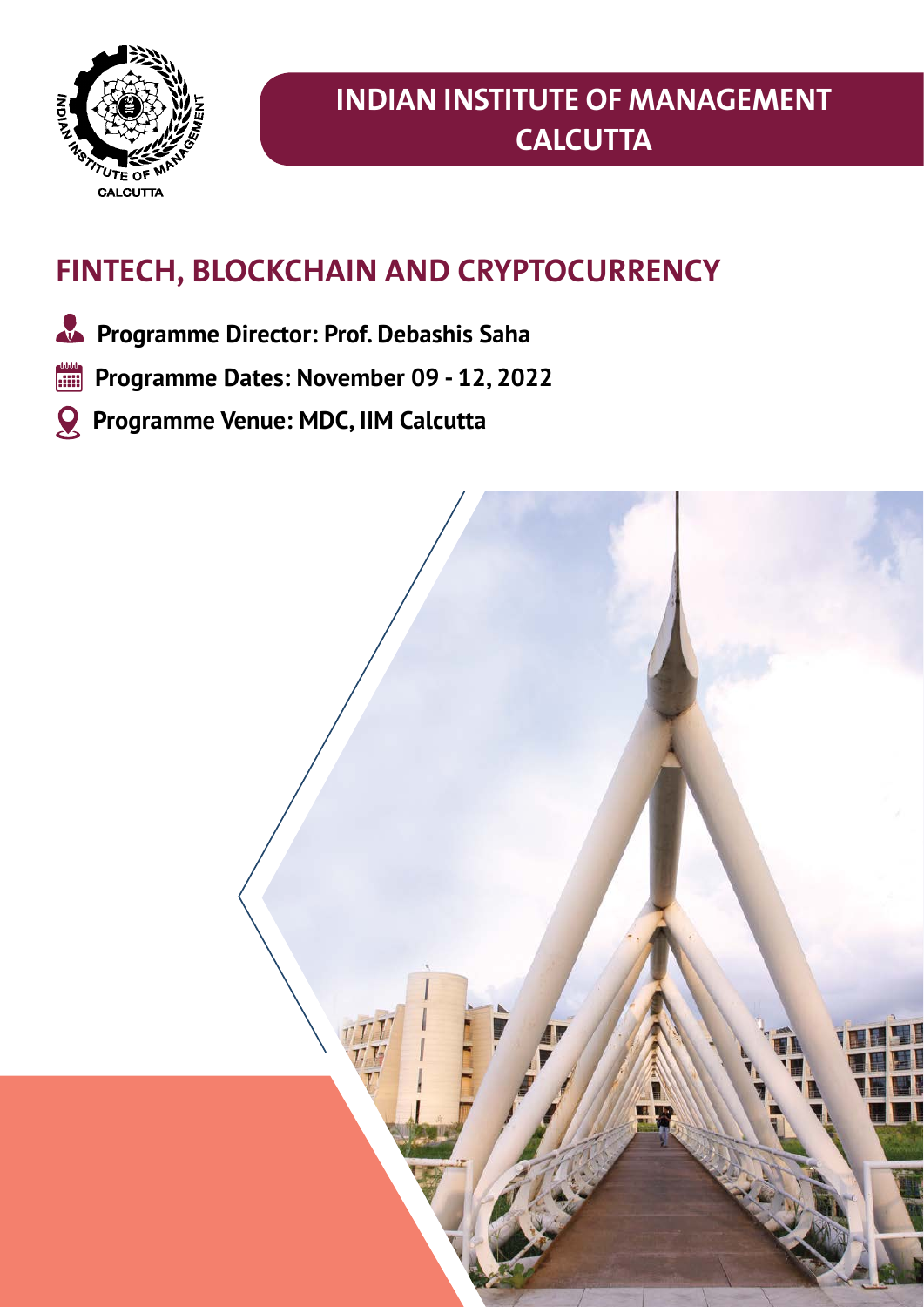### **INTRODUCTION**

Today when the Indian FinTech market is touted to peg at INR 6.3 Trillion by 2025, many business leaders, entrepreneurs, managers, regulators and executives in the BFSI sector look perplexed with a serious challenge before them: how to manage the fintech tsunami? Ignoring it any further is becoming riskier for them than taking the risk of doing it. As they plan to respond to it, the next question that immediately comes to their mind is: What to harness from blockchain, distributed ledger, digital currency, and similar other fintech innovations to stay competitive and how? Organizations may differ in their use of technologies, markets they serve, and customer bases they cater to; but the challenges they face when it comes to adoption of fintech or blockchain or distributed ledger or digital money remains the same across the board. Basically, business leaders are a bit hesitant, and hence, there is an urgent need to de-mystify the concepts, use cases, business applications to them, and showcase them the potential benefits to grab in for gaining sustainable competitive advantage. Globally, the perception of fintech has already changed from a set of scrappy startups to a strategy by which even incumbents can redefine the financial services industry. To succeed in this environment, startups are building and growing an innovative platform that can outperform larger companies, while incumbent firms are rethinking their offerings and digital capabilities to safeguard against disruption. Governments are playing a decisive role to facilitate the build-up of an appropriate ecosystem and level-playing field. This course helps everyone associated with the fintech ecosystem understand in depth the innovations happening around the globe, know the best practices for managing transformations associated with the fintech disruption, gain business insights from the success/failure stories, and thereby handle effectively in their own cases this unique challenge befalling them. After taking them through the latest breakthroughs in fintech, the course prepares them to establish a game plan for their own organization – whether driving or regulating or defending against disruption. Hence, this programme goes far beyond the purely financial or purely technology side of things to take a more holistic view to address aspects such as innovative business models and ecosystems driven by fintech revolution so as to enable the executives to navigate a shifting competitive landscape and make strategic decisions that will help their organizations stay relevant and/or position their firms for growth.

#### **oBJectIVes**

Despite the far-reaching potential of fintech, blockchain, distributed ledger and cryptocurrencies, there remains a level of uncertainty around their business value, applications, regulations, implications and impact. This course focuses on understanding these financial technologies and their business foundations, demystifies the blockchain ecosystem for participants, exposes participants to the market implications of a decentralized system based on distributed ledger, and help them examine the ways in which fintech creates innovative applications in addressing some of the biggest problems in financial services industry. The course also aims to help managers develop a deeper understanding of the frictions that fintech aims to address, distinguish between innovations that offer sustainable value versus fleeting benefits, discover ways to overcome adoption barriers, envision disruptive threats posed by agile, data-driven competitors, and lead the business for digital future. It provides a lens to look at companies in different segments of the BFSI market against the backdrop of the FinTech innovations with the help of various use cases so that participants can understand how to use fintech to better the way they do business, such as:

- Leverage emerging opportunities in the marketplace analyse the market need that fintechs can fill; recognize the implications of new technologies to transform business; harness disruptive financial technologies to strengthen your market position;
- Weave new technologies into existing systems and processes address disruptive threats with a smart defensive strategy (if you can't beat 'em, join 'em);
- Accelerate growth and prepare to scale formulate an action plan for innovating and growing your business; improve how you manage operations and mitigate risk;
- Sharpen your competitive edge with a stronger business model identify opportunities and methods to innovate from within; rethink your business strategy, value proposition and digital capabilities; integrate new technologies to elevate and modernize your offerings;
- Build a robust, scalable ecosystem with a diverse portfolio of complementary technologies which can provide wide-ranging insights into your business challenges and strategic decisions;

# **PEDAGOGY**

Delivery would be through a balanced mix of concept explanations, case studies on success stories of companies, experience sharing, discussions, and reflections on real-life corporate examples. Lecture inputs are primarily drawn from contemporary studies and survey findings on the topic. Discussions will be experiential and interactive through individual and/or group presentations, and actionoriented reflective exercises to guide participants to gain strategic advantage from fintech, as they construct customized actionable roadmaps for their individual organizations.

# **WHO MAY ATTEND**

This programme will benefit leaders, managers and executives from banks, insurance companies, asset management firms, credit card associations, post offices, and other types of financial services companies (on the incumbent side), entrepreneurs, startups, engineers, computer geeks (on the disruptor side), regulators (on the government side), and executives who want to move into private equity or venture capital and want to learn about opportunities in this space before making the jump.

Blockchain as a technology is beneficial to every business. It would be of use to those in Retail/E-commerce (customer loyalty), manufacturing (smart contracts), and healthcare (patient screening). This programme will also be of much use to 'early adopters' who wish to be business leaders in their respective domains.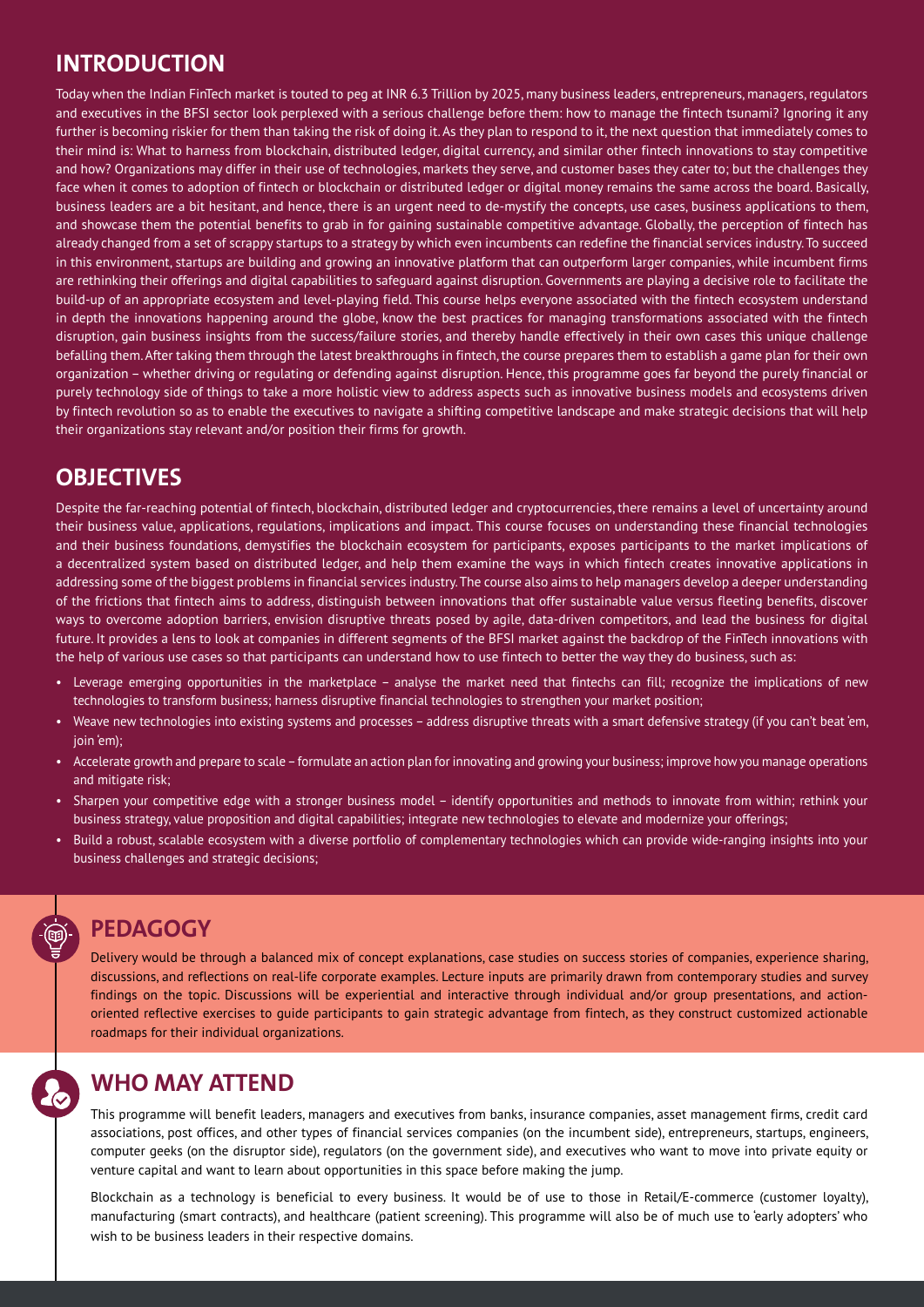#### **KEY TOPICS**



Although fintech is often confused with bitcoin and blockchain, fintech is a broad term that includes various subsegments such as payment (B2B, B2C, C2C), lending (B2B, B2C, P2P), insurance, wealth management (robo-advisors), governance and regulations, stock trading, digital currencies, trade/personal finance, cross-border payments, open/neo banking, digital money transfers, and so on. Blockchain is the underlying distributed ledger technology behind the first decentralized and digital cryptocurrency — Bitcoin. However, its applicability extends far beyond crypto applications. Governments are now seriously pondering over central bank digital currency (CBDC). Distributed ledger is steadily and quietly setting up a robust platform which very soon will disrupt the way humans deal with each other. It allows entities to perform transactions with each other without relying on a central trusted third party to ensure compliance. It also ensures the transparency and integrity of the data being stored in those transactions. Due to these properties, distributed ledger, as a technology, has progressed far beyond financial transactions and is being used in smart (selfexecuting) contracts, smart property, Internet of Things, decentralized Apps, supply chain management, healthcare, ownership and royalty distribution, and decentralized autonomous organizations. No matter what the context is, there's a strong possibility that blockchain or distributed ledger will affect your business either today or tomorrow. Keeping focus on digital leadership and business innovation for today's global environment, key areas of discussion will include:

- • Exploring revolutions in digital payment (B2C, B2B, C2C/P2P), wealth management (WealthTech), credit management (B2B, B2C), lending (micro, P2P), InsureTech, RegTech, TaxTech, TradingTech, open banking, crowdfunding, and capital market. How fintechs are disrupting business models, creating innovative platforms and expanding their ecosystems. How traditional firms can compete with this disruption. What are the global trends of using this technology? What are the hindrances and policy issues? What should be my approach to embrace fintech?
- Understanding distributed ledger technology (DLT), decentralized finance (DeFi), public/private ledgers, permissioned/permissionless blockchains, hashing and mining, decentralized apps (dApps), smart contract, use cases of Bitcoin, Ethereum, Hyperledger, Corda, Quorum and Ripple. How can blockchain be effectively employed for businesses? How blockchain and smart contract are revolutionizing the business landscape with innovative applications in BFSI, SCM, CRM, Marketing, logistics, shipping, security management, energy trading, trade finance, InsurTech, LegalTech, E-Gov, land registry, digital identity, digital rights management, public record keeping, clinical trials, real estate. Where, when and how can my company leverage distributed ledger technology?
- Exploring bitcoin (BTC), ethereum (ETH), ripple (XRP) and other Altcoins, crypto assets and tokenization, non-fungible tokens (NFT), initial coin offerings (ICO), decentralized autonomous organization (DAO), digital money, and central bank digital currency (CBDC). Why are there so many cryptos? Is it necessary to associate a cryptocurrency with my blockchain? What are the regulations and polices? What are the approaches taken by various governments? What should be my preparedness for CBDC?

# **PROGRAMME DIRECTOR**

**Dr. Debashis Saha**, a Full Professor in the MIS area, has been teaching IT and Digital Transformation for more than 30 years now. In the full-time executive programmes in IIMC, he has designed and delivered tens of fintech and blockchain related courses for Managers, Team Leaders, and Senior Executives. He has delivered many thought-leadership lectures in leading organizations/universities in USA, Japan, Singapore, Korea, China, Australia, Sweden, Singapore and Taiwan, on their invitation. He also has the experience of providing consultancy to several Indian firms on their transformational IT projects.

His research interests include Digital strategy and governance, Fintech and Blockchain, Digital Business Transformation, Platform and Ecosystem, and Industry 4.0. He has authored several research papers, books/monographs, book chapters, case studies, and published in both national and international journals. He has visited USA, UK, Australia, Brazil, China, South Africa, Japan, South Korea, Hong Kong, Switzerland, Sweden, Portugal, Taiwan, Singapore, and Dubai, in connection with Industry Interactions, International Programmes and Conferences. He holds BE (Jadavpur University), MTech (IIT–KGP) and PhD (IIT–KGP) in Electronics & Communication Engg. Prof. Saha can be contacted by email at: **ds@iimcal.ac.in.**

### **PROGRAMME DETAILS**

- **Duration: November 09 12, 2022**
- **Programme Commencement:** 9:00 AM on November 09, 2022
- **Programme Conclusion:** 2:00 PM on November 12, 2022
- **Venue:** Management Development Centre (MDC), IIM C Campus
- **Accommodation:** For Residential participants
	- **Check in:** November 08, 2022 (6:00 pm onward)
	- **Check out:** November 12, 2022 (2:00 pm)



#### **PROGRAMME FEES**

- **Residential (R):** ₹ 108,000/- plus taxes and surcharges as applicable.
- **Non-Residential (NR):** ₹ 98,000/- plus taxes and surcharges as applicable.

We would strongly encourage candidates to enroll as Residential participants, as the experience of an MDP is optimized in a full-immersion mode.

#### **Discount on Programme fees:**

A discount of 10% on the Programme fees can be availed by an organization if it nominates at least 4 participants for a particular MDP.